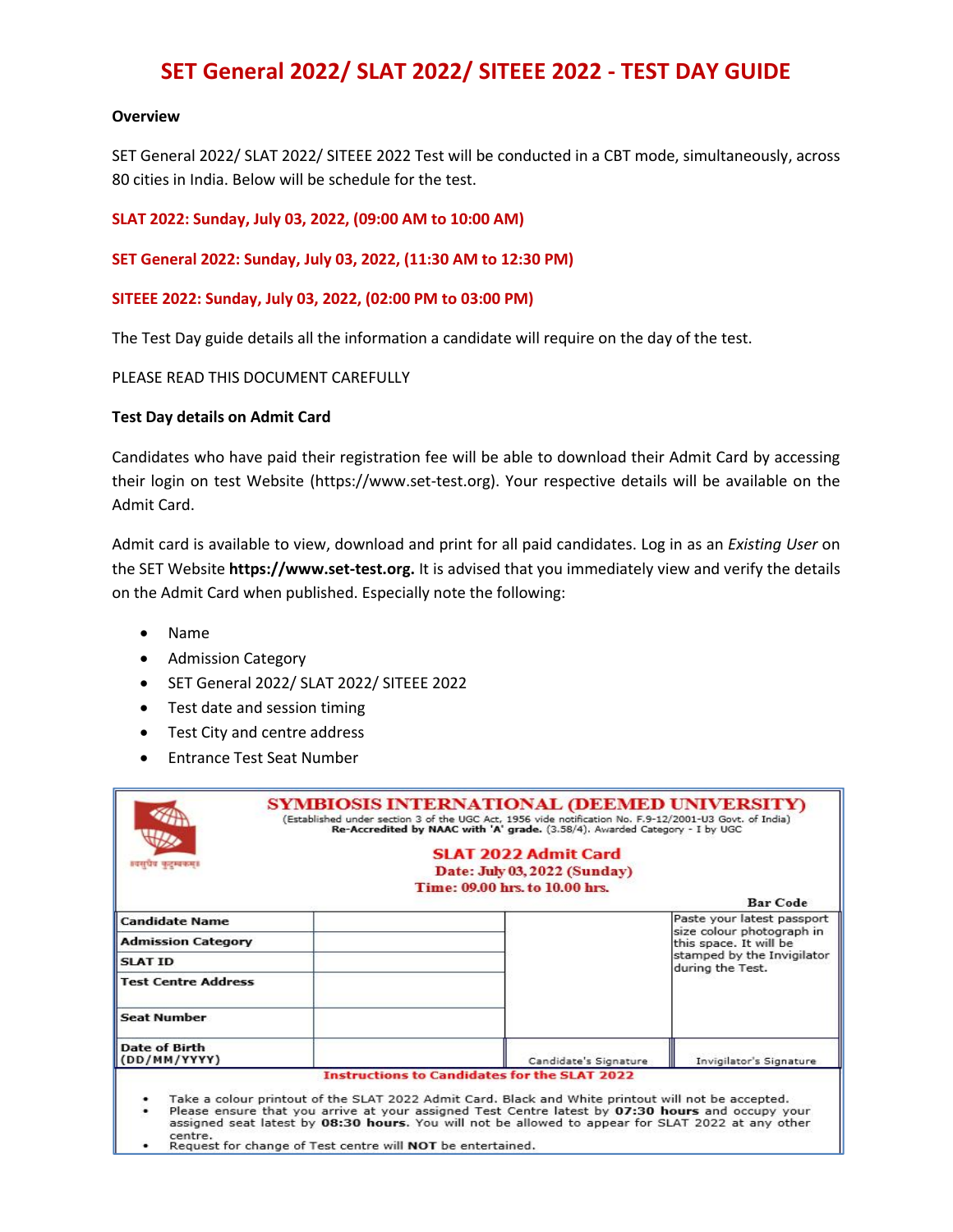Admit Card is one of the most important documents required to be carried on test day. It is thus, advised that you print **a colour copy of** the Admit card well in advance of your assigned test date. **B&W copies of the SET General 2022/ SLAT 2022/ SITEEE 2022 Test Admit Card will not be allowed.**

**IMPORTANT:** As the Test is being conducted in a CBT mode, Test Centre capacities are limited. You are requested to report to the Test Centre assigned to you and mentioned in your Admit Card. **You will not be allowed to appear for SET General 2022/ SLAT 2022/ SITEEE 2022 Test at any other Test Centre.**

Carefully read and adhere to the instructions on the Admit Card which are as follows:

- 1. **Print a colour copy of the Admit** card on an A4 size paper using a laser printer. Admit Card is valid only if the candidate's photograph is legibly printed.
- 2. Reach the Test Centre as per the time mentioned below for each Test

**SLAT 2022: 07:30 AM SET General 2022: 10:00 AM SITEEE 2022: 12:30 PM**

This will allow sufficient time to complete the registration and biometric data-gathering requirements. **No candidate will be allowed inside the Test Centre after 08:30 hours for SLAT 2022, 11:00 hours for SET General 2022, and 13:30 hours for SITEEE under any circumstances.**

- 3. The Admit Card is to be submitted for verification at the time of the test. At least one original (not photocopied or scanned) and valid (not expired) Government-issued **photo identification card** (such as a Driving License, Passport, PAN Card, Voter ID, College Id, or Aadhaar Card) should also be presented. The candidate's photograph and signature images should be legibly printed and visible on the photo ID card and should match the name on Admit Card. The Photo ID card should not be damaged or smudged.
- 4. Your Admit card is valid only for the test date and session time as specified.
- 5. Mobile phones or any other electronic gadgets such as watches, calculators, smart devices of any kind, etc. and paper are **NOT ALLOWED** inside the test centre. There is no facility for safekeeping of your personal belongings outside the test hall and we are not responsible for its loss. Only Admit Card & Original and valid Photo ID Card along with a simple ballpoint pen will be allowed to be taken inside the test hall.
- 6. Friends and relatives accompanying the candidate will not be allowed inside the test centre.
- 7. Rough sheet(s) will be provided to the candidate for rough work which will have to be returned after the test. The candidate should write his/her name and Entrance Test Seat Number on each rough sheet(s).
- 8. Candidates are advised to locate their test centre and its accessibility at least a day before the test so that they can reach the centre on time on the day of the test.
- 9. Candidate needs to make his/her own travel and stay arrangements for attending the test.
- 10. The admit card is provisional, subject to the condition that the candidate has fulfilled the eligibility conditions like academic qualification, category, Differently Abled status etc. as mentioned in his/her application which is subject to verification in the consecutive stages of the selection process.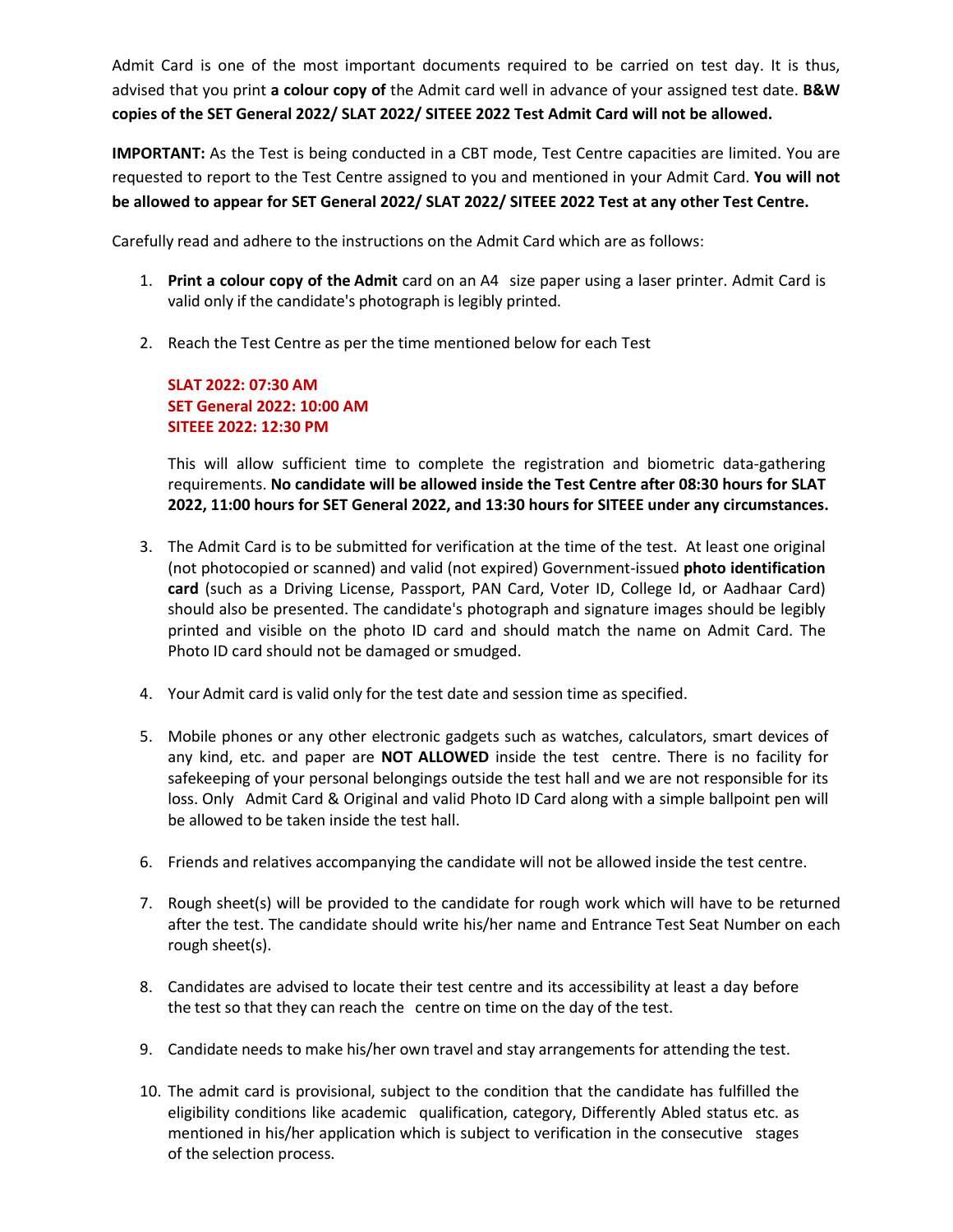11. **Any attempt to impersonate or indulge in any malpractice, identified at any stage of the admission process would disqualify the candidate from the admission processes of Symbiosis International (Deemed University) and may also lead to appropriate legal action as deemed fit.**

#### **Locating your Test Centre & Facilities**

The address of your assigned test centre is printed on your SET General 2022/ SLAT 2022/ SITEEE 2022 Admit Card. Ensure you allow for sufficient travel time on the day of the test. It is advised that you make a trip to your allocated test centre a day or two prior to the test day to familiarise yourself with the location, travel time and traffic conditions.

The test centre will not have any facilities like a locker to keep your personal items such as bags, books, wristwatch, or mobile phones. These items are not allowed into the test hall either. Thus, it is advised that you leave personal belongings at home.

There is no provision of a waiting room or designated area for friends and relatives who accompany you to the test centre. **Only persons with valid Colour Admit Card along with original and valid Photo Id proof will only be allowed inside the test centre premises.**

Once you enter the test hall, you will not be allowed to take a bio break (restroom break). Thus, it is advised that you locate and use the restrooms well before entering the test hall.

#### **Security and Invigilation**

Identity checks will be made upon arrival at the gates of the test centre to ensure that there are no unauthorised candidates and that you are at the right test centre on the right day and time. Please be patient, get in line and await your turn. Co-operate with the authorised personnel and do not create any kind of disturbance. Only paid SET General 2022/ SLAT 2022/ SITEEE 2022 candidates carrying a valid admit card and original and valid photo Id proof will be allowed into the test centre. Friends or relatives who accompany you to the test centre are not allowed to wait in the test centre or be in contact with you while you take the test.

The check-in procedure inside the test hall includes your biometric (photo) data capture. This is a security feature that will allow Symbiosis International (Deemed University) to verify your identity in subsequent processes. Any deviation found in this; such candidates will be disqualified from the subsequent admission process.

Each workstation in the test hall will be blocked on three sides and should be accessed by only the candidate assigned to the same. Do not exchange your workstation with anyone else. If there is a problem with your workstation, please report it to the invigilator for corrective action. Do not look around at other candidates or their monitors as there will be surveillance cameras that record video. CCTV cameras are installed in all test centres to prevent fraudulent activities. Any suspicious or disruptive behaviour could lead to your test being invalidated by SET General 2022/ SLAT 2022/ SITEEE 2022 Test conducting body.

Based on the number of candidates in a test hall, there will be one or more invigilators. SET General 2022/ SLAT 2022/ SITEEE 2022 personnel can be identified by the badges worn by them.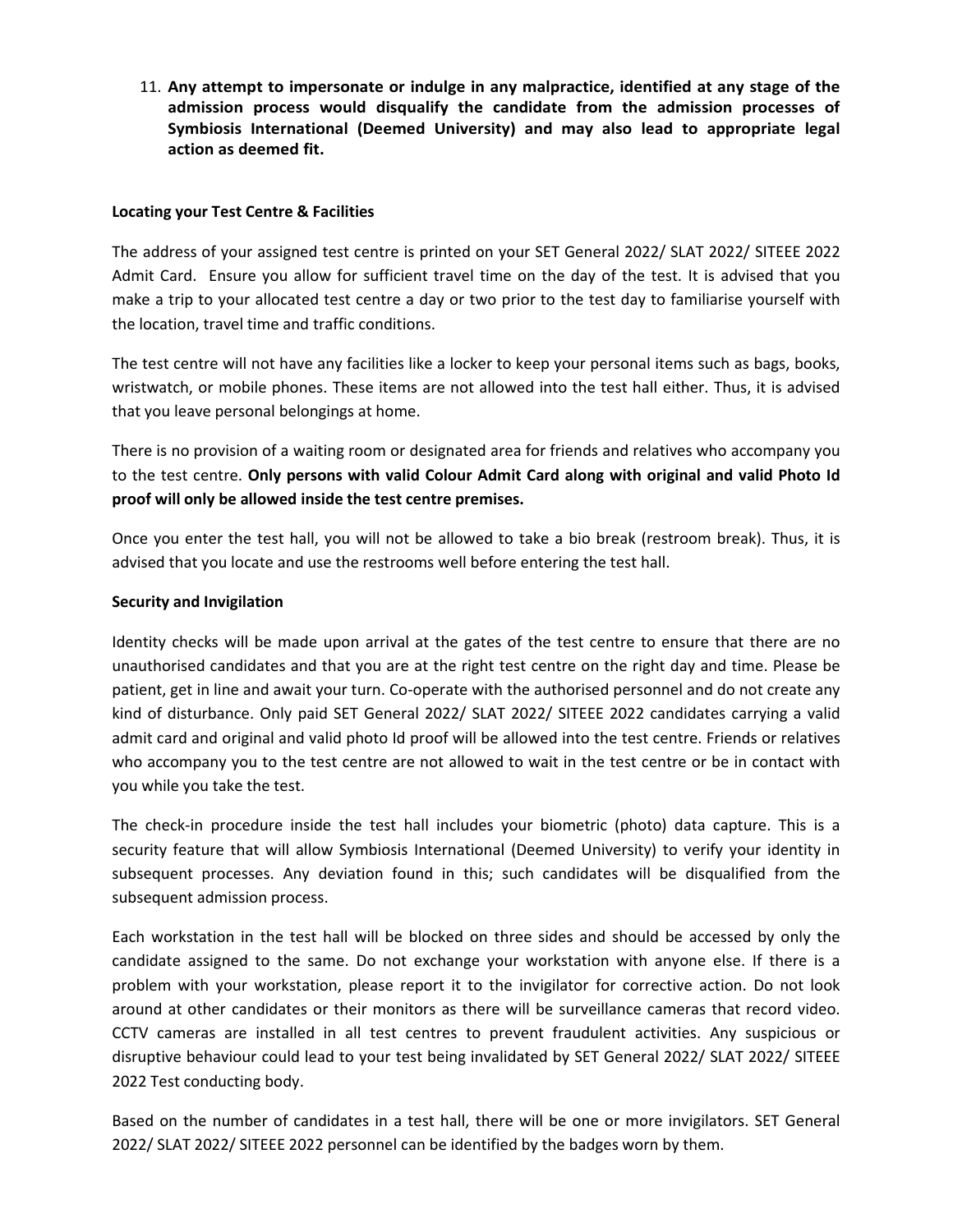## **Test Day Sign in Procedure**

On the day of the test, ensure that you reach the test centre at the correct time as follows:

| <b>Test and Test Date</b> | <b>Reporting Time</b> | <b>Test Timing</b>         |
|---------------------------|-----------------------|----------------------------|
| <b>SLAT 2022</b>          | 07.30 hours           | 09.00 hours to 10.00 hours |
| 03rd July 2022            | $(07:30 \text{ AM})$  | (09:00 AM to 10:00 AM)     |
| SET General 2022          | 10.00 hours           | 11.30 hours to 12.30 hours |
| 03rd July 2022            | $(10:00 \text{ AM})$  | (11:30 AM to 12:30 PM)     |
| <b>SITEEE 2022</b>        | 12.30 hours           | 14.00 hours to 15.00 hours |
| 03rd July 2022            | $(12:30 \text{ PM})$  | (02:00 PM to 03:00 PM)     |

Ensure that you carry the following on test day:

- 1) Colour copy of the Admit Card with a recent passport size colour photo pasted in the space provided
- 2) A valid Government issued Photo ID Proof in original
- 3) Black / Blue simple ball pen

Candidates will **not be permitted to take the test** iforiginal and valid photo identification and Admit Card are not presented. If your name has been changed due to events such as marriage, you must show the documents such as Marriage Certificate, Divorce Decree, Legal Name Change, etc. and submit a notarized photocopy when you appear for the test, or interview and at the time of joining a programme.

At the gates of the test centre, SET General 2022/ SLAT 2022/ SITEEE 2022 volunteer will check your photo identification and Admit Card to ensure that you have arrived at the allocated test centre. Beyond this point, friends and relatives who accompany you will not be allowed inside.

At the entrance, the Barcode present on your Admit card will be scanned by the Volunteer and the respective LAB allocated to you will be informed. To avoid crowd, ensure you maintain proper distance with other candidates

Once you arrive at your assigned test hall (block), the notice board outside the lab will display the Seat numbers of all candidates who have been allotted the block. Confirm that your Seat number is present on the sheet. Seating allocation will be denoted as System Number alongside your name. Except for Admit Card, Photo ID card and Pen, no other items or belongings will be allowed inside the block.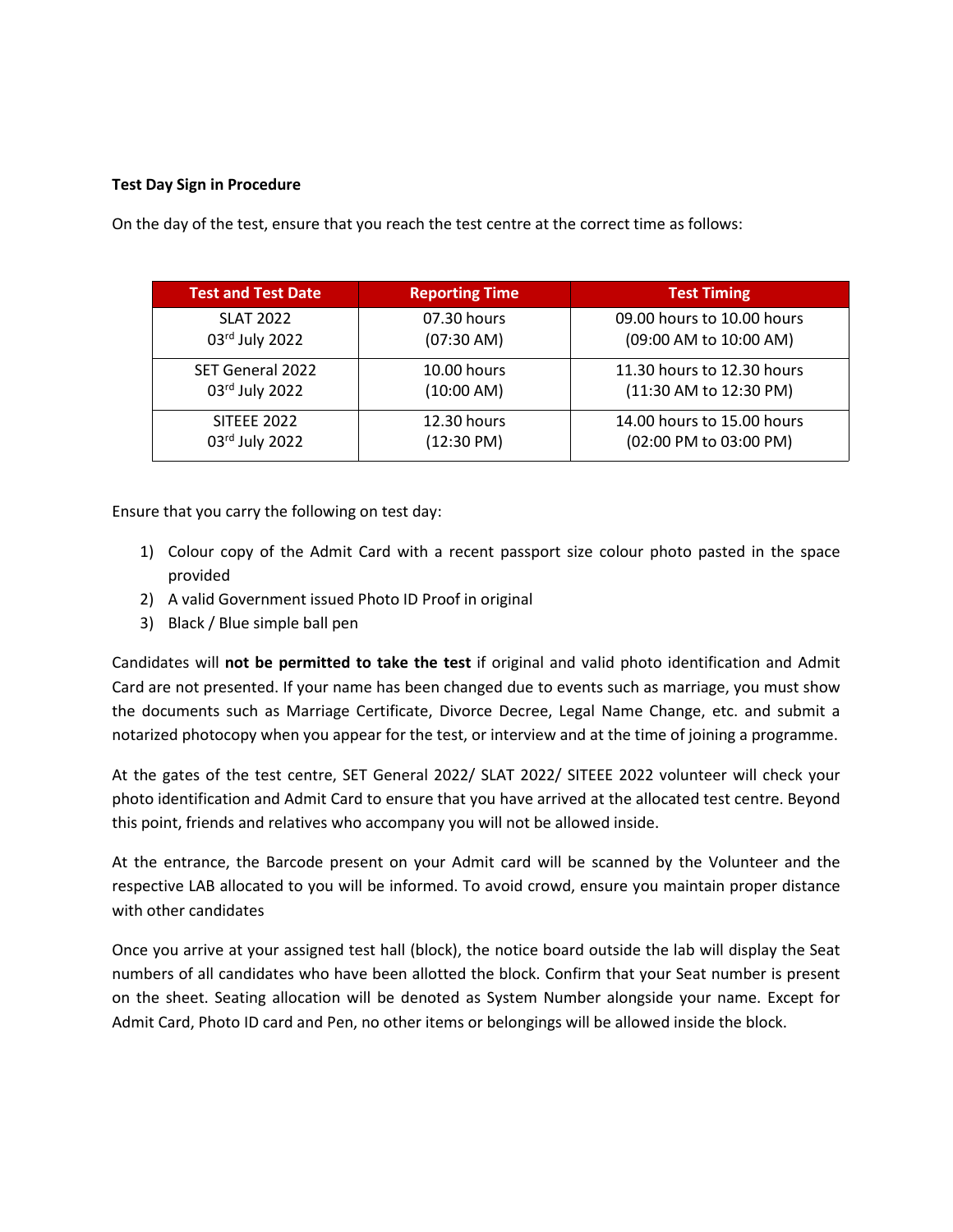|                  | <b>Symbiosis Entrance Test 2022</b> |                                            |                                        |
|------------------|-------------------------------------|--------------------------------------------|----------------------------------------|
|                  |                                     | Test Center Name :- iON Digital Zone Powai | This is the name of                    |
|                  | LAB/Block Name :- Block A1          |                                            | the test lab assigned                  |
| MUM011001        | <b>Rahul B</b>                      | <b>COO1</b>                                | for all candidates<br>mentioned in the |
| <b>MUM011002</b> | <b>Tejas K</b>                      | <b>COO2</b>                                | sheet. Check your                      |
| <b>MUM011003</b> | Amol K                              | <b>COO3</b>                                | Seat Number, Name                      |
| <b>MUM011004</b> | Sneha K                             | <b>COO4</b>                                | and System Number.                     |
| <b>MUM011005</b> | <b>Krishna H</b>                    | <b>COO5</b>                                |                                        |
| <b>MUM011006</b> | Shailaja S                          | C006                                       |                                        |
| <b>MUM011007</b> | Anil G                              | <b>COO7</b>                                | This is the system<br>number of        |
| <b>MUM011008</b> | <b>Prakash T</b>                    | <b>COO8</b>                                | terminal or                            |
| <b>MUM011009</b> | Pooja G                             | C009                                       | compute in the lab                     |
| <b>MUM011010</b> | <b>Manish V</b>                     | <b>CO10</b>                                | assigned to you.                       |

Inside the block, an invigilator will check your Admit Card and Photo ID card. **Post which, you will be instructed to give your facial photograph as part of biometric information. Sign the attendance register and proceed to your terminal as per the system number. At your designated terminal you will see your photograph, Name and Seat number on the screen. Do not touch the keyboard.Stay seated for further instructions.** In case, you do not see your particulars, highlight it to the invigilator. You will be asked to produce Admit Card again later during the test when the invigilator will put the verified stamp on Admit Card. Post verification stamping admit card will be returned to you which has to be maintained for further admission processes of SIU.



Once you have signed in at the test hall and are seated at your terminal, you will not be allowed to go out. If the candidate needs to leave the lab for any reason, he/she will not be allowed to re-enter. The lab door will be closed after the start of the test. Rough sheets will be distributed to each candidate. These are to be returned to the invigilator and not to be carried outside.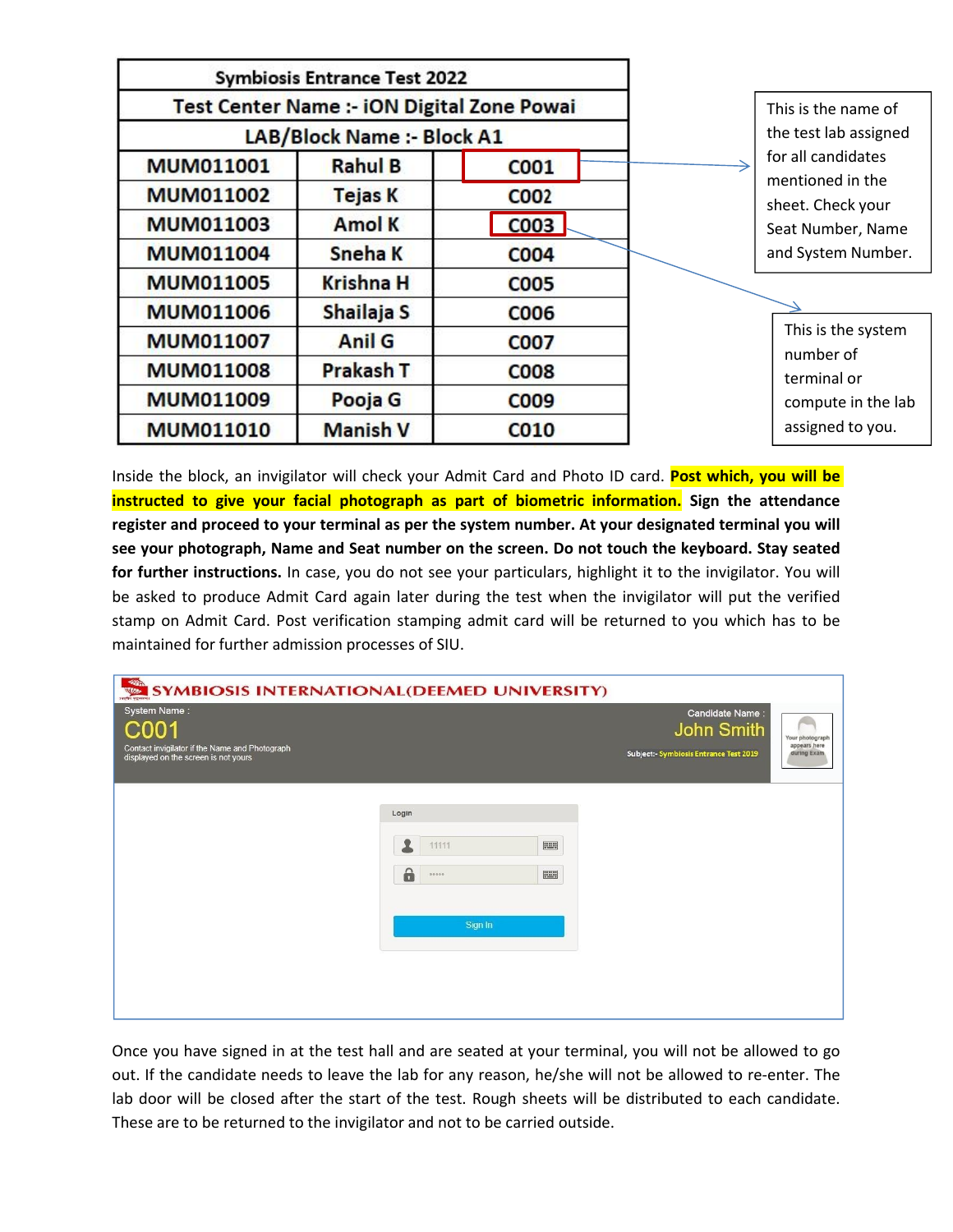The invigilator will read out instructions twenty minutes before the test. Kindly listen attentively. Ten minutes before the test, the invigilator will request all candidates to sign in at their terminals. The candidate needs to enter only his/her password. The password details will be instructed by the invigilator. The candidate will have to use the virtual keyboard to enter the password.

Candidate can view his/her profile information and click on *I Confirm* to proceed.

|                | Profile Information                              |  |
|----------------|--------------------------------------------------|--|
| <b>Roll No</b> | : GMUM011001                                     |  |
| Name           | : Vijay P                                        |  |
| Subject        | : Symbiosis Entrance Test                        |  |
|                | Contact No: 9000000001                           |  |
|                | To proceed with the exam, confirm your identity. |  |
|                | I Confirm<br>I Deny                              |  |

Next, the candidate will be presented with instructions on screen elements and how to navigate on the screen from one question to another. Clicking *Next*, the candidate can read test specific instructions as mentioned in the following image.

|                              | <b>Symbiosis Entrance Test 2022</b>                                                                                                                                                                                                                                                                                                                                                                                                                                                                                                                                                                                                                                                                                                                                                                                                                                                       |                                                         |                                                                                               |                    |                                                |  |
|------------------------------|-------------------------------------------------------------------------------------------------------------------------------------------------------------------------------------------------------------------------------------------------------------------------------------------------------------------------------------------------------------------------------------------------------------------------------------------------------------------------------------------------------------------------------------------------------------------------------------------------------------------------------------------------------------------------------------------------------------------------------------------------------------------------------------------------------------------------------------------------------------------------------------------|---------------------------------------------------------|-----------------------------------------------------------------------------------------------|--------------------|------------------------------------------------|--|
| Other Important Instructions |                                                                                                                                                                                                                                                                                                                                                                                                                                                                                                                                                                                                                                                                                                                                                                                                                                                                                           |                                                         |                                                                                               |                    |                                                |  |
|                              |                                                                                                                                                                                                                                                                                                                                                                                                                                                                                                                                                                                                                                                                                                                                                                                                                                                                                           | <b>SETG 2022: Instructions</b><br><b>Test Structure</b> |                                                                                               |                    | Your photograph<br>appears here<br>during Exam |  |
|                              | <b>Section</b>                                                                                                                                                                                                                                                                                                                                                                                                                                                                                                                                                                                                                                                                                                                                                                                                                                                                            | <b>Total Questions</b>                                  | <b>Marks per correct Answer</b>                                                               | <b>Total marks</b> |                                                |  |
|                              | <b>General English</b>                                                                                                                                                                                                                                                                                                                                                                                                                                                                                                                                                                                                                                                                                                                                                                                                                                                                    | 16                                                      |                                                                                               | 16                 | John Smith                                     |  |
|                              | Quantitative                                                                                                                                                                                                                                                                                                                                                                                                                                                                                                                                                                                                                                                                                                                                                                                                                                                                              | 16                                                      | 1                                                                                             | 16                 |                                                |  |
|                              | <b>General Awareness</b>                                                                                                                                                                                                                                                                                                                                                                                                                                                                                                                                                                                                                                                                                                                                                                                                                                                                  | 16                                                      | $\mathbf{1}$                                                                                  | 16                 |                                                |  |
|                              | Analytical and Logical Reasoning                                                                                                                                                                                                                                                                                                                                                                                                                                                                                                                                                                                                                                                                                                                                                                                                                                                          | 12                                                      | $\mathbf{1}$                                                                                  | 12                 |                                                |  |
|                              | Total                                                                                                                                                                                                                                                                                                                                                                                                                                                                                                                                                                                                                                                                                                                                                                                                                                                                                     | 60                                                      |                                                                                               | 60                 |                                                |  |
| Previous                     | 1. You have one hour to attempt 60 questions given in this Test. You can navigate through any<br>answers, if required so.<br>2. The questions will be displayed on the screen one at a time. We advise you not to spend too<br>much time on any specific question.<br>з.<br>Each Question will have 4 options, out of which only one option will be correct.<br>I have read and understood the instructions. All computer hardware allotted to me are in proper working condition. I declare that I am not in possession of / not wearing / not carrying any<br>prohibited gadget like mobile phone, bluetooth devices etc. /any prohibited material with me into the Examination Hall.I agree that in case of not adhering to the instructions, I shall be liable to be<br>debarred from this Test and/or to disciplinary action, which may include ban from future Tests / Examinations | I am ready to begin                                     | question and any section as per your choice. This will help you in checking and modifying the |                    |                                                |  |

Finally, wait for the invigilator to signal the start of the test at the designated time. The "I am ready to begin" link will be enabled. Click the link to proceed to take the test. At no point during the test, the candidate should touch the keyboard. Doing so will lock the terminal. All answer choices should be made using the mouse.

During the test, you may use the rough sheets to do your calculations. Kindly return the same to the invigilator before you leave the lab. Ensure that you have written your name and SET General 2022/ SLAT 2022/ SITEEE 2022 ID on all the rough sheets. Any attempt to take away the rough sheets out of the lab will be considered disruptive behaviour and liable for disqualification.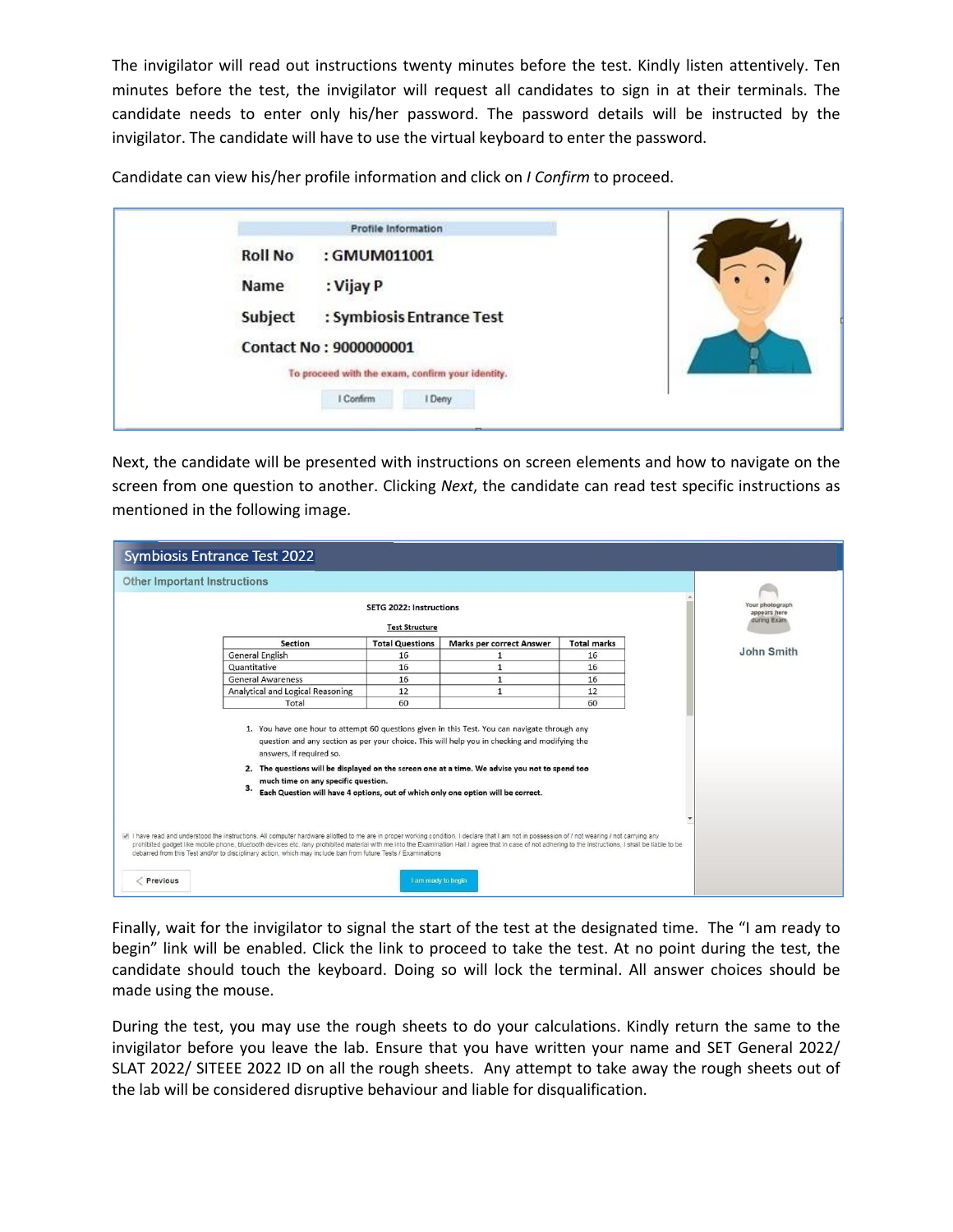## **Test Duration and Pattern**

The test duration is for a total time of 1 hour (60 minutes). Only eligible Differently Abled Candidates (with/without scribe requirements) will be allowed extra 20 minutes. All candidates will start the test at the same time when the invigilator signals to start. The test will be submitted automatically after 60 minutes. Candidates can check the test time left for submitting on the right top corner of the screen.

The medium of the test is in the English language only for all candidates. **The test has multiple-choice questions.**

| Structure of SET - Law (SLAT) 2022. Timing: 09.00 hours to 10.00 hours. |  |
|-------------------------------------------------------------------------|--|
|                                                                         |  |

| <b>Sections</b>              | No. of Qs. | Marks per correct Answer | <b>Total marks</b> |
|------------------------------|------------|--------------------------|--------------------|
| Logical Reasoning            |            |                          |                    |
| Legal Reasoning              |            |                          |                    |
| <b>Analytical Reasoning</b>  |            |                          |                    |
| <b>Reading Comprehension</b> |            |                          |                    |
| General Knowledge            |            |                          |                    |
| <b>Total</b>                 | 60         |                          | 60                 |

## **Structure of SET – General (SET) 2022.Timing: 11.30 hours to 12.30 hours.**

| <b>Sections</b>                  | No. of Qs. | <b>Marks per correct Answer</b> | <b>Total marks</b> |
|----------------------------------|------------|---------------------------------|--------------------|
| <b>General English</b>           | 16         |                                 | 16                 |
| Quantitative                     | 16         |                                 | 16                 |
| <b>General Awareness</b>         | 16         |                                 | 16                 |
| Analytical and Logical Reasoning | 12         |                                 |                    |
| <b>Total</b>                     | 60         |                                 | 60                 |

## **Structure of SET – Engineering (SITEEE) 2022.Timing: 14.00 hours to 15.00 hours**

| <b>Sections</b> | No. of Qs. | Marks per correct Answer | <b>Total marks</b> |
|-----------------|------------|--------------------------|--------------------|
| <b>Physics</b>  |            |                          | 30                 |
| Chemistry       |            |                          |                    |
| Mathematics     |            |                          | 60                 |
| <b>Total</b>    | 60         |                          | 20                 |

 SET General 2022/ SLAT 2022/ SITEEE 2022 Test is an objective test. Each question has 4 responses. The candidate should choose an appropriate response.

Candidates may attempt any sections in any order. Candidates can also toggle between sections to attempt questions. An on-screen timer will mark remaining minutes for the test. There is no negative marking for wrong answers.

The *Question Palette* panel on the right-hand side will display the status of your questions in five colours that indicate the following: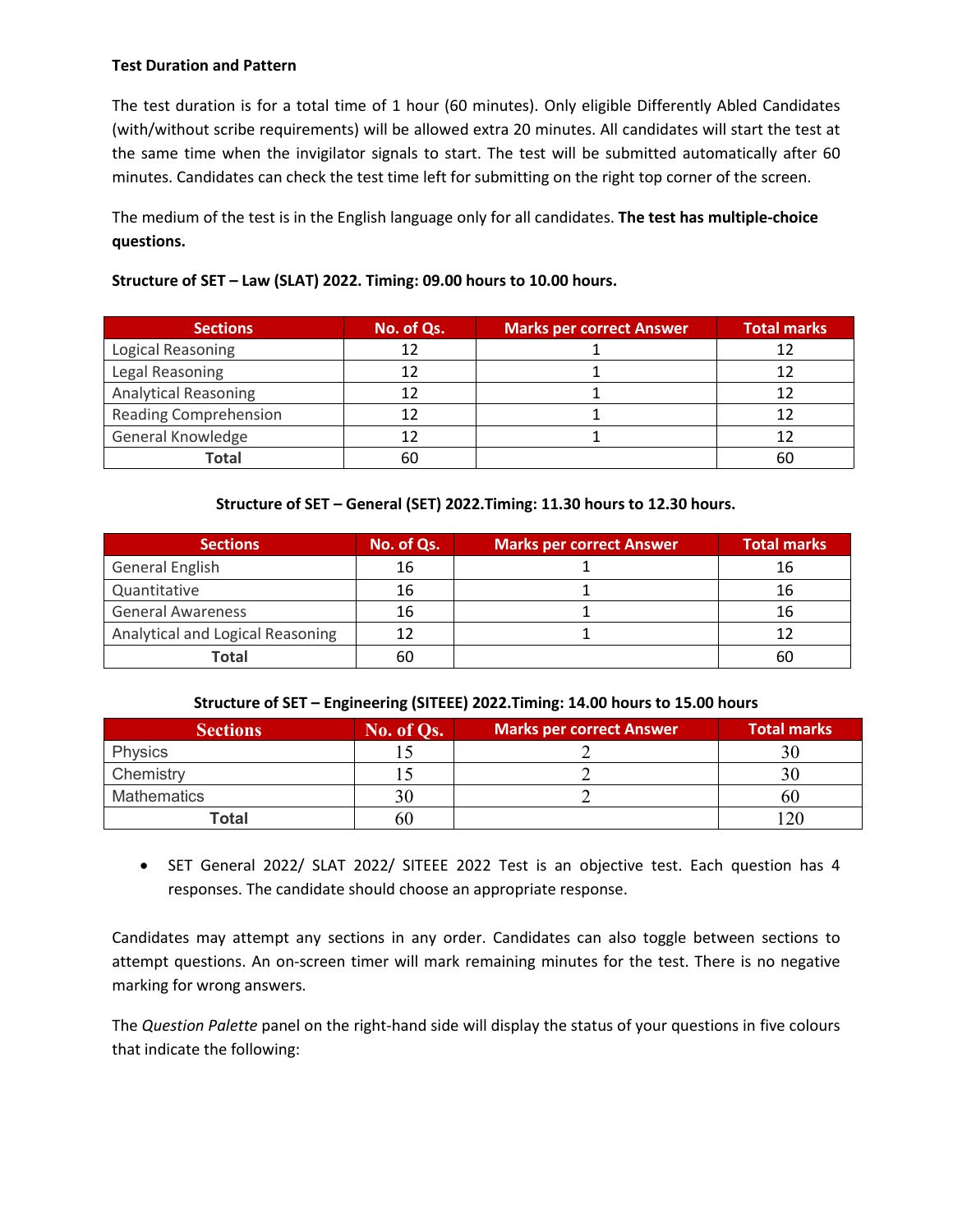You have not visited the question yet.  $1$ 

You have not answered the question.

You have answered the question.

You have NOT answered the question, but have marked the question for review.

The question(s) "Answered and Marked for Review" will be considered for evaluation.  $5<sub>n</sub>$ 

The Marked for Review status for a question simply indicates that you would like to look at that question again.

|                                                                                               | <b>El</b> Question Paper <b>i</b> Instructions                                |
|-----------------------------------------------------------------------------------------------|-------------------------------------------------------------------------------|
| Symbiosis Entrance Test 2018                                                                  | John Smith                                                                    |
| Time Left : 13:57<br>Section                                                                  | Your photograph<br>appears here                                               |
| General Awareness (<br>Quantitative Data In<br>Analytical and Logic<br><b>General English</b> | during Exam.<br>Profile                                                       |
| <b>Question Type:MCQ</b><br>Marks for correct answer 1   Negative Marks 0.25                  | Not Answered<br>Answered<br>$\overline{1}$                                    |
|                                                                                               | Marked for<br>Not Visited<br>$\mathbf{1}$<br>Review                           |
| Question No. 4                                                                                | Answered & Marked for Review<br>$\frac{1}{\alpha}$<br>(will be considered for |
| Choose the grammatically correct option from the following                                    | evaluation)                                                                   |
| © 'Does this gloves belong to you?' she asked.                                                | <b>General English</b><br><b>Choose a Question</b>                            |
| ◎ "Are these gloves belonging to you?" she asked                                              |                                                                               |
| © "Do these gloves belong to you?" she asked.                                                 | 5                                                                             |
| © 'Do these gloves belongs to you?' she asked.                                                |                                                                               |
|                                                                                               |                                                                               |
|                                                                                               |                                                                               |
| Save & Next<br>Mark for Review & Next<br>Clear Response                                       | Submit                                                                        |

## \* **Thisis a sample image.**

Post marking your selected option while answering a question; click one of the following to proceed:

- **Save & Next:** Saves your answer and moves to the next question.
- **Clear Response:** Clears the already selected answer option for the given question only.
- **Mark for Review & Next:** Mark your question in Violet for review so that you can return later to confirm your answer selection. You will also be prompted at the time of submitting the test, those questions that are marked for review.

You can also view other details related to the test on the right panel of the screen such as:

- **Question Paper:** You can view all the questions in the test.
- **Profile:** You can view your profile information.
- **Instructions:** You can view the test related instructions.
- **Submit:** Allows you to do the final submission of your test only the entire test duration is completed.

#### **NOTE: Once your test is completed, you cannot login again.**